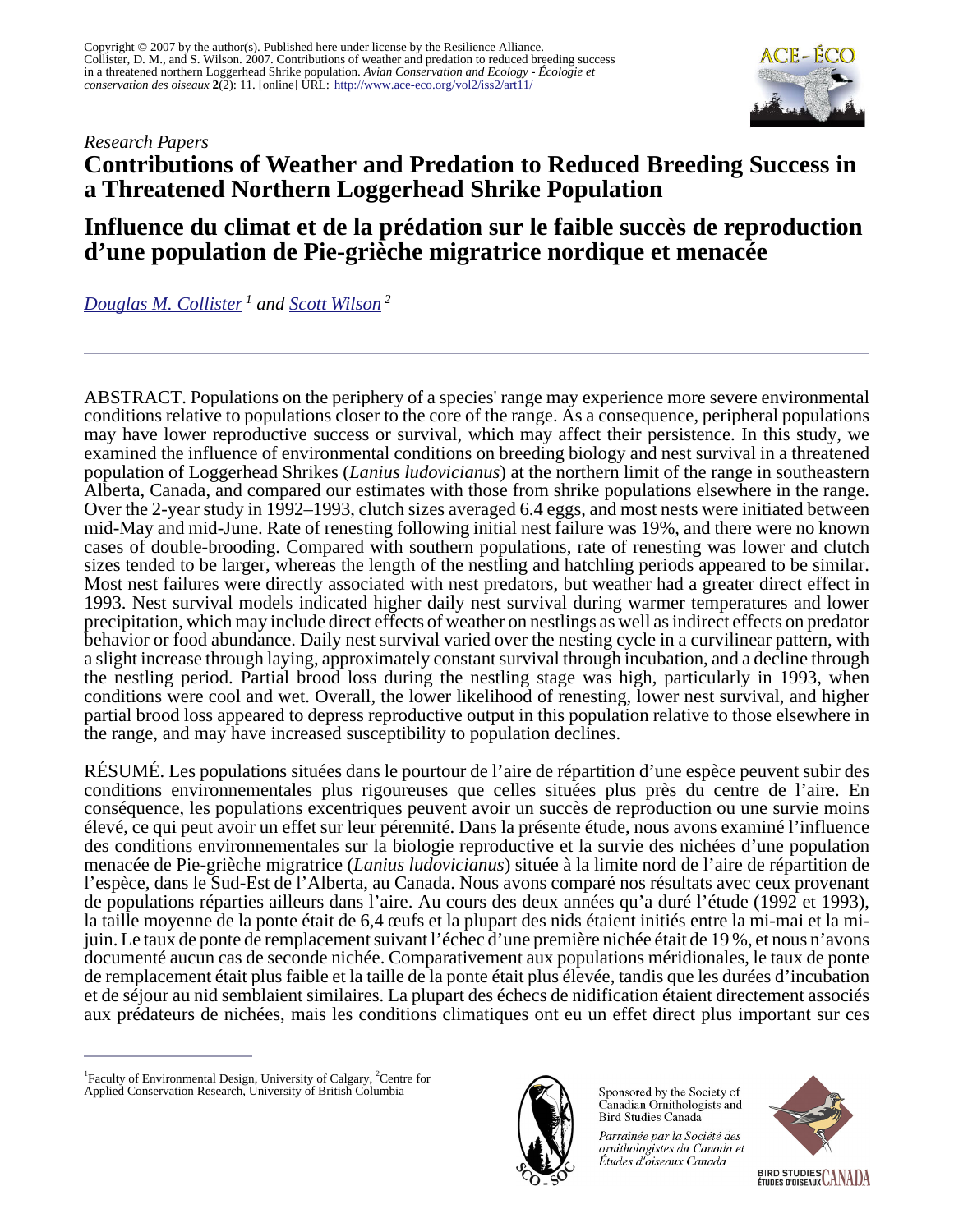échecs en 1993. Les modèles sur la survie des nichées ont prédit une survie journalière plus grande lorsque les températures étaient plus chaudes et les précipitations plus faibles, ce qui peut être le résultat d'effets directs du climat sur les oisillons aussi bien que d'effets indirects sur le comportement des prédateurs ou la quantité de nourriture. La survie journalière des nichées a varié de façon curvilinéaire au cours du cycle de nidification, montrant une légère hausse au cours de la ponte, une relative constance au cours de l'incubation, puis un déclin au cours de la période d'élevage des jeunes au nid. La perte partielle des nichées durant la période d'élevage des jeunes au nid était élevée, particulièrement en 1993, où les conditions ont été fraîches et humides. Dans l'ensemble, la probabilité de nidification de remplacement plus faible, la survie des nichées plus faible et la fréquence plus élevée de perte partielle des nichées semblent concourir à diminuer le succès de reproduction de cette population, en comparaison à celui de populations d'autres sites dans l'aire de reproduction; ces facteurs pourraient donc contribuer à augmenter le risque que cette population nordique décline.

Key Words: *Age effects; Lanius ludovicianus*; Loggerhead Shrike; nest survival; partial brood loss; southern Alberta; weather

## **INTRODUCTION**

Predation is often the dominant factor affecting avian reproductive success (Ricklefs 1969), but weather can play an important role through impacts on timing of breeding (Wilson and Arcese 2003, Preston and Rotenberry 2006) and nest survival (Dinsmore et al. 2002, Mahony et al. 2006). Weather might directly affect nest survival if extreme conditions lower hatchability of eggs or increase nestling mortality (Diehl and Myrcha 1973, Webb 1987, Dawson and Bortolotti 2000), whereas indirect impacts might arise through effects on food abundance (Takagi 2001) and the behavior of predators (Morrison and Bolger 2002). Such indirect effects of weather, particularly on the activity of and prey selection by predators, may often go unrecognized (Rodriguez and Bustamente 2003). Weather may have a greater impact on reproductive success for populations at the edge of the range, because they are breeding under the limits of environmental tolerance for that species (Maurer and Brown 1989). Such variability has been observed in peripheral populations of some passerines, including Brewer's Sparrows (*Spizella breweri*, Mahony et al. 2006) and Pied Flycatchers (*Ficedula hypoleuca*, Thingstad et al. 2006). Predicting the sensitivity of peripheral populations to environmental stochasticity may be particularly important because altered environmental conditions driven by climate change may be especially pronounced along the edge of a species' range (Parmesan et al. 2005).

In this study, we examined the breeding biology and nest survival of a Loggerhead Shrike (*Lanius ludovicianus*) population in southeastern Alberta at the northern edge of the species' range. Loggerhead Shrikes in this region are threatened and have been declining over the past few decades (Committee on the Status of Endangered Wildlife in Canada (COSEWIC) 2004, Sauer et al. 2004). We previously showed that shrikes in this area tend to hold larger territories than many other parts of the range, perhaps because the arid habitats support low food abundance relative to core areas (Collister and Wilson 2007). Additional information on the factors influencing demography of this population would aid in management plans and predictions on the potential impacts of climate change. Here, we first compare the basic breeding biology for this population relative to other areas of the species' range. We then consider the impacts of predators, weather, nest age, and nest placement on daily nest survival rates. Until recently, it was difficult to simultaneously consider how multiple factors interact to influence nest survival, but recently developed analytical tools have greatly facilitated our ability to test such questions (Dinsmore et al. 2002, Shaffer 2004, Grant et al. 2005). The population was studied over a 2-year period (1992– 1993) where weather conditions were average in the first year and, colder and slightly wetter than normal in the second. This provided an opportunity to examine breeding sensitivity of this population to annual fluctuations in weather.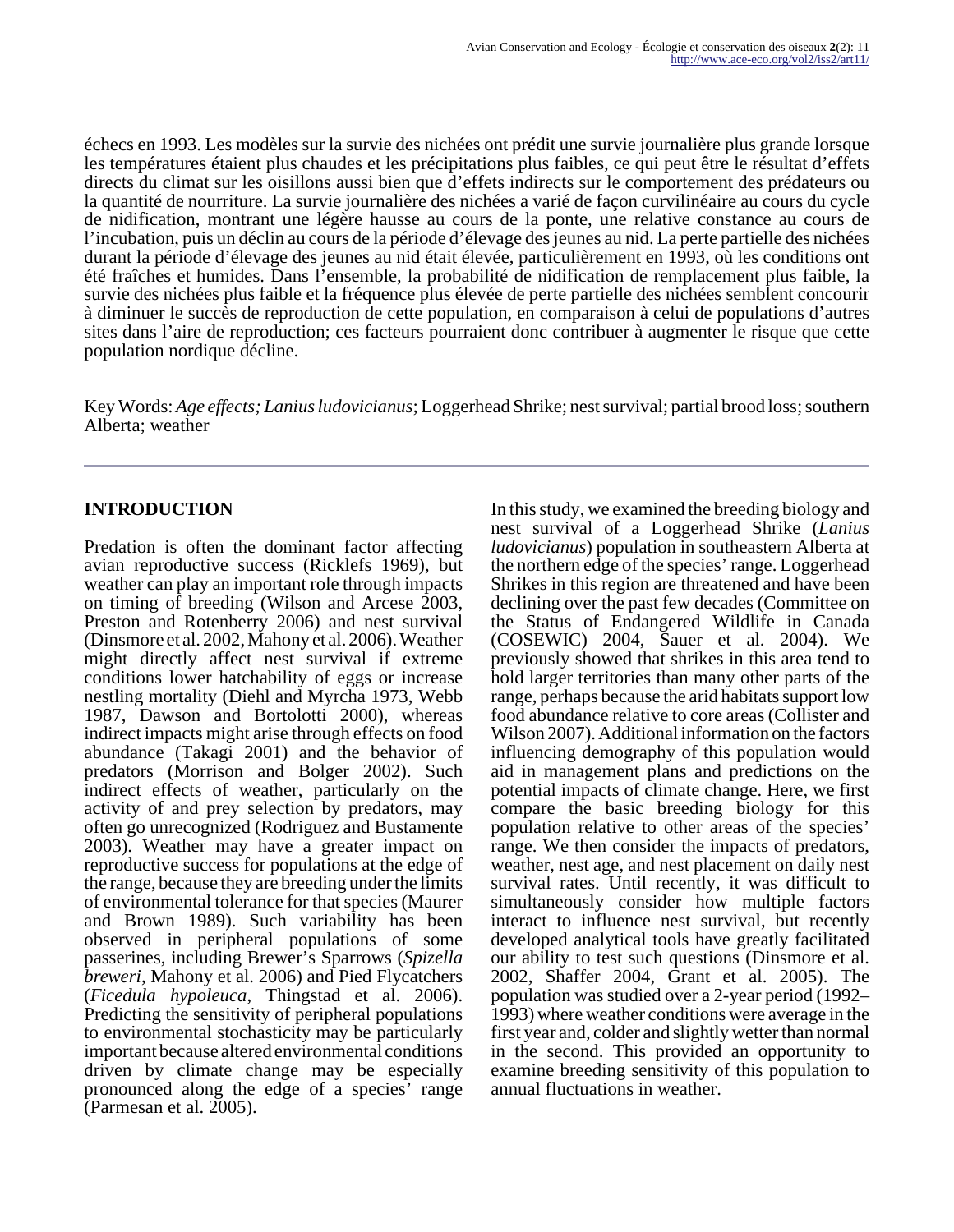### **METHODS**

#### **Study Area**

The study site was a 36 km by 1 km strip in the Dry Mixed Grass ecoregion of southeastern Alberta, between Atlee (50º50' N, 111º00' W) and Cavendish  $(50^{\circ}48^{\circ}$  N,  $110^{\circ}28^{\circ}$  W). At the time of this study, approximately half of this ecoregion had been disrupted by agriculture (Strong 1992). The study area itself consists of two major subdivisions. The core is made up of an approximately 100 m wide ungrazed right-of-way consisting of disturbed prairie now dominated by crested wheat grass (*Agropyron cristatum*) and brome (*Bromus* spp.). The 450 m on either side of the right-of-way are mixed grass prairie, including blue grama (*Bouteloua gracilis*), needle-and-thread (*Stipa comata*), and northern and western wheatgrass (*Agropyron dasystachyum, A. smithii*). Thorny buffaloberry (*Shepherdia argentea*) is a common shrub within these habitats, and is the primary species used for nesting by shrikes (Collister 1994). The climate of the study area falls within the Prairie climatic regime (Strong 1992). From mid-May through mid-July 1992, average mean daily temperature ( $\degree$ C) was 13.98 (1 SD = 4.60) and ranged from 1.3 to 23.5°C. In 1993, average mean daily temperature over the same period was 13.22° C (1 SD = 2.76) and ranged from 6.5 to 23.5 °C. Total precipitation (mm) was  $134.7$  (SD = 4.76) and 152.5 (SD = 6.42) in 1992 and 1993, respectively. Precipitation patterns are erratic, and frequently occur as summer storms. Temperature and precipitation data were obtained from the Atlee Weather Station (50º49' N, 110º57' W) located approximately 4 km SE of the study site and provided by Environment Canada [\(http://climate.w](http://climate.weatheroffice.ec.gc.ca/climateData) [eatheroffice.ec.gc.ca/climateData](http://climate.weatheroffice.ec.gc.ca/climateData)).

#### **Field Methods**

The study was conducted from 21 May–15 July 1992 and 25 May–16 July 1993. Shrikes typically arrive in the study area during the first week of May. Nests were located by observing the behavior of shrikes and systematically searching all suitable nesting habitat throughout the season. We considered the first nest found in each territory to be the first attempt by that pair. In a few cases, a nest was not located until late June, and it is likely that the first attempt failed before it was found. Nests found during egg laying were monitored every other

day until clutch size was established. We estimated the date of first egg by observing nests during the laying stage or back-dating from the date of hatch or fledge, and then calculated the mean onset of initiation for each year. This estimate may be biased if not adjusted for nests that failed before they were found. To correct for this, we used the Horvitz-Thompson estimator described by Dinsmore et al. (2002). This method uses the top nest survival model (see next section) to calculate the probability that each found nest survived until it was found. By dividing the observed frequency of each nest (i.e., 1) by this probability, we can estimate how many other nests might have been initiated on the same day but failed before they were found. We applied this approach to each nest in the sample and used the expected number of nest initiations as our corrected estimate of mean initiation date for each year.

Incubation was assumed to begin with the laying of the next to last egg. After the onset of incubation, nests were visited every 3–5 d except near the expected hatch and fledging times, when they were checked on alternate days to determine hatch and fledge date respectively. At approximately day 7, nestlings were banded with an aluminum United States Fish and Wildlife Service band on one tarsus and a light green plastic band on the other. For estimates of the length of the incubation and nestling periods, we only used nests if we were certain when incubation started and the exact hatch and fledge dates. If a nest was found empty around the expected time of fledging, we confirmed a successful nest by locating the fledglings, and observing parents carrying food and engaged in defensive behavior. Despite these efforts, there was uncertainty on nest fate for five of the nests. For all failed nests, we followed the approach of Etterson et al. (2007) and assigned the cause of failure as either predation (nest cup disturbed, all eggs or young gone from nest or present with physical injuries) or other, which includes weather, abandonment, and starvation (parents absent on two consecutive visits, cold eggs or dead chicks still in nest). There were no cases of complete infertility or brood parasitism in this population. Etterson et al. (2007) note that assigning failure in this manner is subject to classification error. In particular, we may underestimate the influence of weather or starvation on nest failure because scavengers may remove nest contents after failure due to these causes, thus giving the appearance of nest predation. Therefore, we consider our estimates of failure due to "other"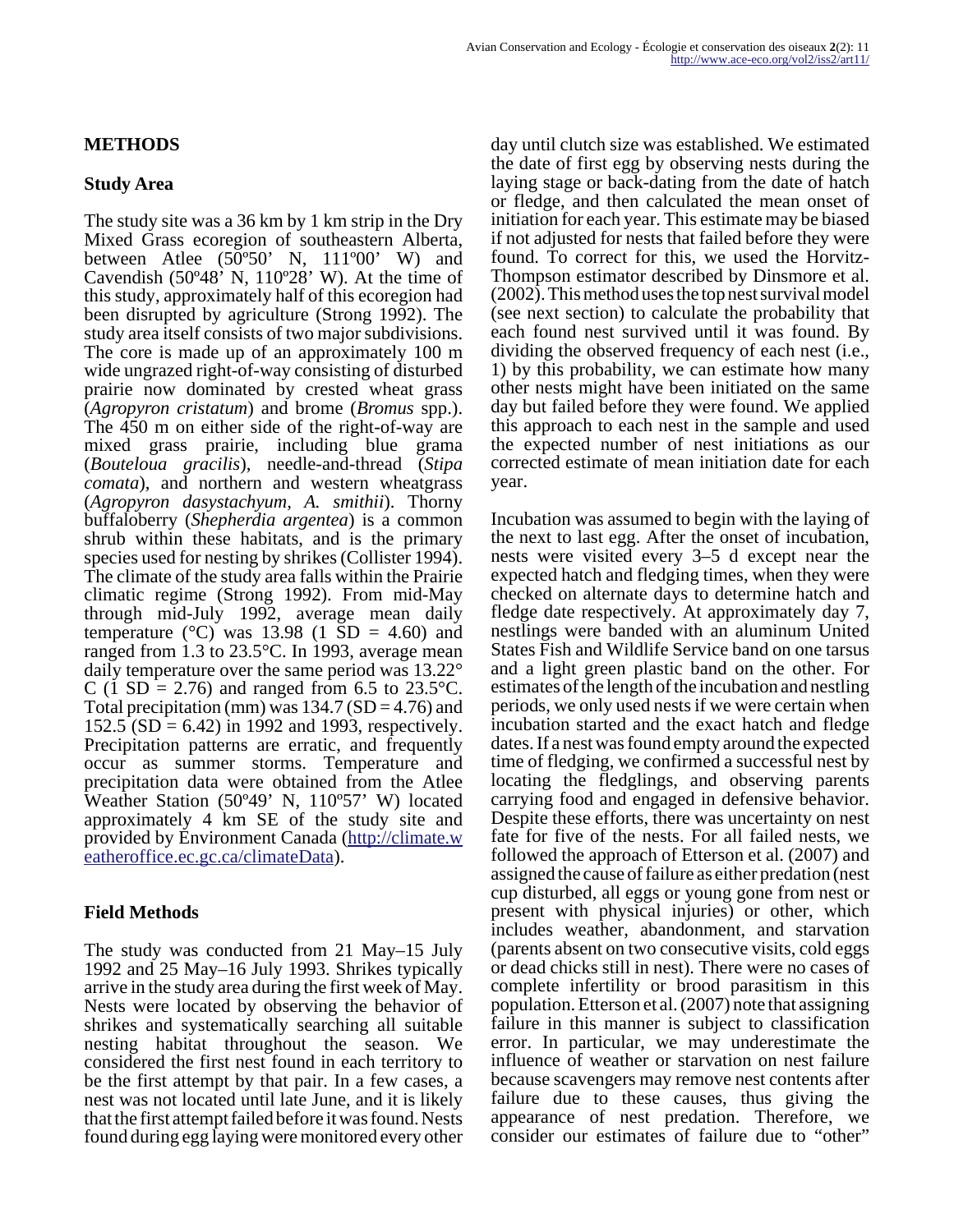causes as a minimum estimate. Results for breeding parameters are presented as mean with the 95% upper and lower confidence interval (CI) in brackets.

## **Nest Survival**

We examined potential causes of variation in nest survival using program MARK (White and Burnham 1999, Dinsmore et al. 2002). This approach requires the following assumptions: 1) nest ages are correctly determined, 2) nest fates are known with certainty, 3) investigator disturbance does not influence nest survival, and 4) nest fates are independent. For the five uncertain fates noted earlier, we only used nest information up to the last date the nest was confirmed active and then denoted the nest as successful over that period. If there was uncertainty in nest age or if survival was influenced by human disturbance, that nest was not used in the analysis. Because Loggerhead Shrikes are a territorial species and nests were well dispersed throughout the study site, we assumed that nest fates were independent.

We constructed a set of 17 candidate models to examine how nest survival might be affected by year, nest age, temperature, precipitation, and nest height. We began with a constant survival model and then added year as a categorical factor because annual variation in weather, predator abundance, and food availability might lead to yearly differences in nest survival. Nest survival might vary with the age of the nest because of the susceptibility of eggs or nestlings to weather or predators, or changes in parental behavior across the nest cycle (Martin et al. 2000, Grant et al. 2005). Therefore, we included a linear and quadratic effect of nest age in the model. A linear effect would indicate increasing or decreasing survival as the nest ages, whereas a quadratic effect would indicate a curvilinear relationship with higher or lower daily nest survival during the middle of the nest cycle. To test for effects of weather, we also included mean daily temperature and daily precipitation in the model. Finally, to the model with the most support, we added nest height, because higher nests may be less susceptible to certain predators such as mammals and snakes. Nest survival may also vary across the breeding season (Dinsmore et al. 2002, Nur et al. 2004, Wilson et al. 2007). However, we chose not to include seasonal trends because it can be difficult to separate effects of nest age and time

of season when the onset of nest initiation is relatively synchronous and there is little re-nesting, as was the case in our study. It is possible that seasonal variation in ecological factors, such as the abundance of alternative prey or predator activity, might cause temporal changes in nest survival, and we consider these possibilities in our interpretation.

We used a sine link function for the constant survival model and a logit link for models with covariates. There is currently no suitable goodness of fit test for nest survival models in MARK (Dinsmore et al. 2002), and therefore, we have not used one here. We used Akaike's information criterion for small samples (AICc, Akaike 1973, Burnham and Anderson 2002) to rank candidate models, and the  $\Delta AICc$  and Akaike weights (w<sub>i</sub>) to to evaluate the support for each model. We constructed a confidence set on the models and considered models with  $\triangle AICc \leq 2$  to be well supported by the data (Burnham and Anderson 2002). Although model averaging is a useful means to represent variable uncertainty, we chose not to use it here because it would have meant averaging across models with linear and quadratic terms. This can be problematic because the estimates do not necessarily reflect the initial hypotheses that were tested (Burnham and Anderson 2002, Blums et al. 2005). Instead, we use the model weights to qualitatively compare parameter estimates from the top models.

## **RESULTS**

### **Breeding Biology**

In 1992, we observed 69 nests in total, of which 60 were first attempts. Two of these first attempts had uncertain fates, and one was believed to have failed because of researcher activity and was excluded. Of the remaining nests, 25 failed and 31 were successful. There were nine re-nest attempts after failure, and of these, six failed and one fate was unknown. In 1993, we observed 73 nests of which 67 were first attempts. Forty-two of these first attempts failed and there were two with unknown fates. Six pairs re-nested and two of these attempts failed. There were no known cases of doublebrooding in either year. Mean Julian date of first egg (DFE) based on found nests in 1992 and 1993, respectively, was 144.7 (May 24) and 141.6 (May 22), and the adjusted mean DFEs based on the Horvitz-Thompson estimator were 143.4 and 141.1, respectively. Across both years, nest initiation dates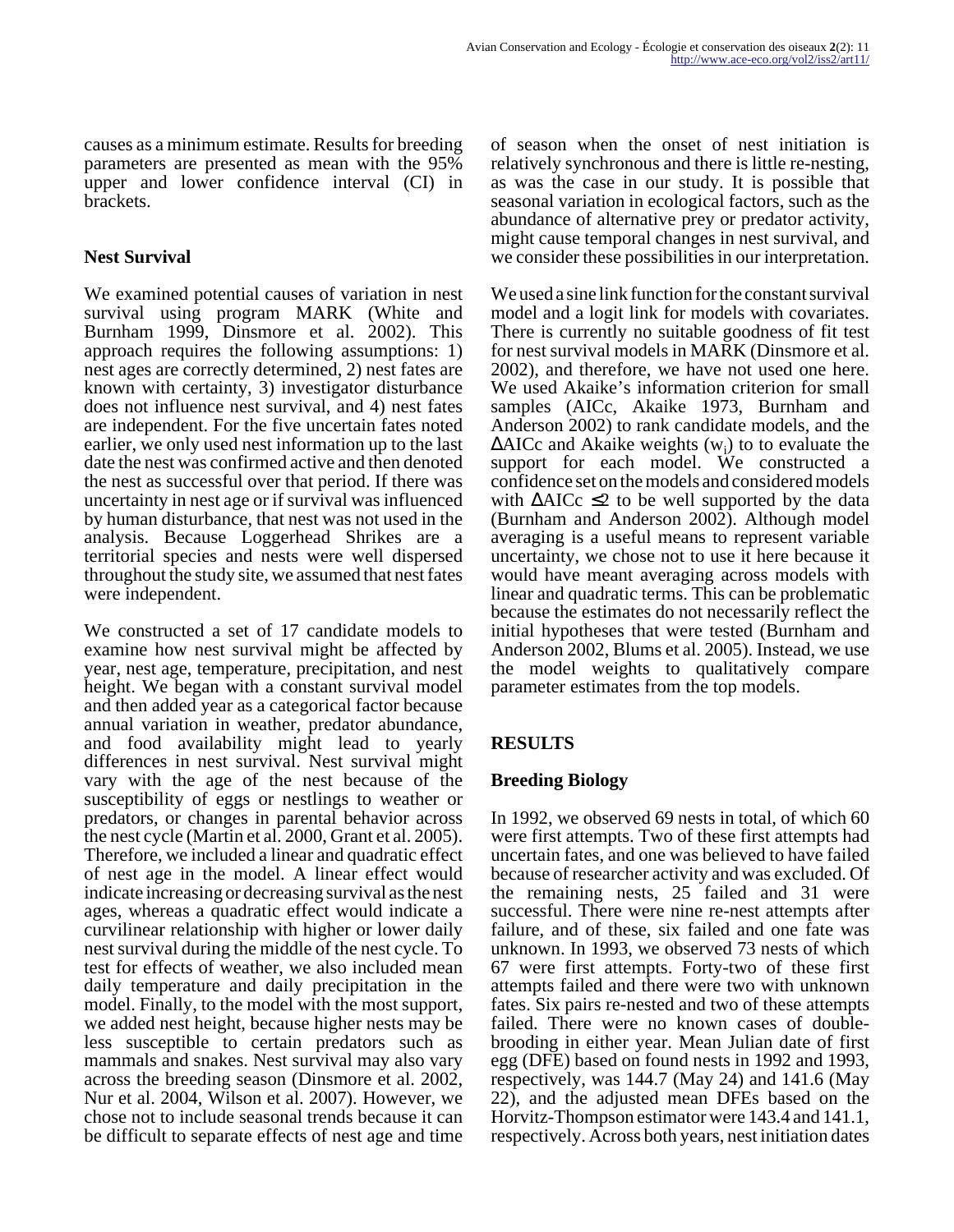ranged from 4 May to 15 June, although 96% were initiated between 11 May and 5 June. Mean size of the first clutch was 6.2 eggs (95% CI: 6.0, 6.5) in 1992 and 6.5 eggs (CI: 6.3, 6.7) in 1993. Length of the incubation period was similar between the 2 years and averaged 16.46 d (CI: 16.03, 16.89) in the first, and 16.75 d (CI: 16.20, 17.30) in the second. Hatching occurred from 2 June through 10 July, and the nestling period averaged 17.23 d (CI: 16.79, 17.67) in 1992, and 16.82 d (CI: 16.32, 17.32) in 1993. Fledgling production was higher in 1992, with 176 fledglings produced (2.7 fledged young/ female), whereas only 92 were produced in 1993 (1.3 fledged young/female). Lower fledgling production in the second year was partly attributed to lower nest survival because of colder and wetter weather (see below), but was also related to a higher rate of partial brood loss. Although clutch sizes were similar between years, an average of 5.0 nestlings fledged per successful attempt in the first year (95% CI: 4.5, 4.6) compared with only 3.6 in the second (CI: 2.9, 4.3). This difference was primarily due to losses during the nestling stage, as the 2 years were similar in the number of eggs that were inviable or lost before hatch (1992: 0.6 eggs (CI: 0.3, 0.9); 1993: 0.6 eggs (CI: 0.3, 0.8)). By contrast, only 0.8 nestlings were lost per successful brood in 1992 (CI: 0.2, 1.3) compared with 2.3 in 1993 (CI: 1.7, 3.0).

## **Nest Survival**

Predators were the main apparent cause of nest loss, but their direct impacts on nest survival differed between years. In 1992, we assigned cause of failure to 31 nests, all of which were believed to have directly failed because of predators. In 1993, we assigned cause of failure to 44 nests, of which 33 failed because of predators whereas 11 failed because of weather, abandonment, or starvation. There were no suspected cases of complete nest loss because of infertility. For nest survival analyses, 67 of the 69 nests in 1992 had sufficient information whereas all 73 did in 1993. Nests were monitored over 2792 exposure days across the 2 years. Estimates of daily nest survival from the constant model without year or covariates was 0.973 (95% CI: 0.967, 0.978). The top three models, with a combined weight  $(w_i)$  of 0.95, contained a quadratic nest age effect, mean daily temperature, and daily precipitation, providing strong evidence that these three variables were influential in determining nest survival in this population (Table 1). Parameter values for nest age were positive for the linear term

(from the top model,  $\beta_{\text{age}} = 0.150, 95\%$  CI: 0.056,  $0.244$ ) and negative for the quadratic term  $(\beta_{\text{age}}^2 = -0.005, 95\% \text{ CI: } -0.007, -0.003)$ . Using the top model, we predict a pattern of increasing daily nest survival during egg laying and approximately constant survival through the incubation period (Fig. 1). Daily nest survival then declined through the nestling stage and ranged from approximately 0.99 just after hatch to <0.93 at fledging. Daily nest survival also covaried with weather and was positively correlated with temperature ( $\beta_{\text{temp}}$  = 0.175, 95% CI: 0.049, 0.301) and negatively correlated with precipitation ( $\beta_{\text{precip}} = -0.049, 95\%$ CI: -0.073, -0.025, Fig. 1). There appeared to be little influence of nest height on daily nest survival  $(\beta_{\text{height}})$  from the second model in Table 1: 0.199, 95% CI: -0.344, 0.741). We considered uncertainty in model parameter estimates by qualitatively comparing results from the top models (range of the β estimate across the top three models:  $β_{\text{precip}} =$  $0.0019, \beta_{temp} = 0.0073, \beta_{age} = 0.0060, \beta_{age}^2 = 0.00001.$ 

There was some support for the addition of year to a constant survival model, however, when temperature and/or precipitation were in the model, the effects of year dropped out. This suggests that variance between years may be largely caused by annual differences in effects of weather. Using the top nest survival model, we estimated the survival probability for a nest with a 37-d cycle (assuming 4 d laying, 16 d incubation and 17 d nestling stage) that was initiated on 24 May (average DFE across both years) and including values of temperature and precipitation experienced in each year. The resulting nest survival estimates were 0.42 for 1992 and 0.29 for 1993. For comparison, the apparent nest survival estimates were 0.51 and 0.38 for 1992 and 1993, respectively, although these estimates were based on all nests throughout the season.

## **DISCUSSION**

## **Breeding Biology on the Periphery**

Rates of re-nesting and double-brooding in Alberta were low compared with values reported in more southern populations. Only 19% of pairs re-nested after their first attempt failed, and there were no known cases of double-brooding. However, we cannot rule out that some pairs initiated a second attempt in late July and August after observations ended, and therefore, these are minimum estimates. Re-nesting after failure and double-brooding was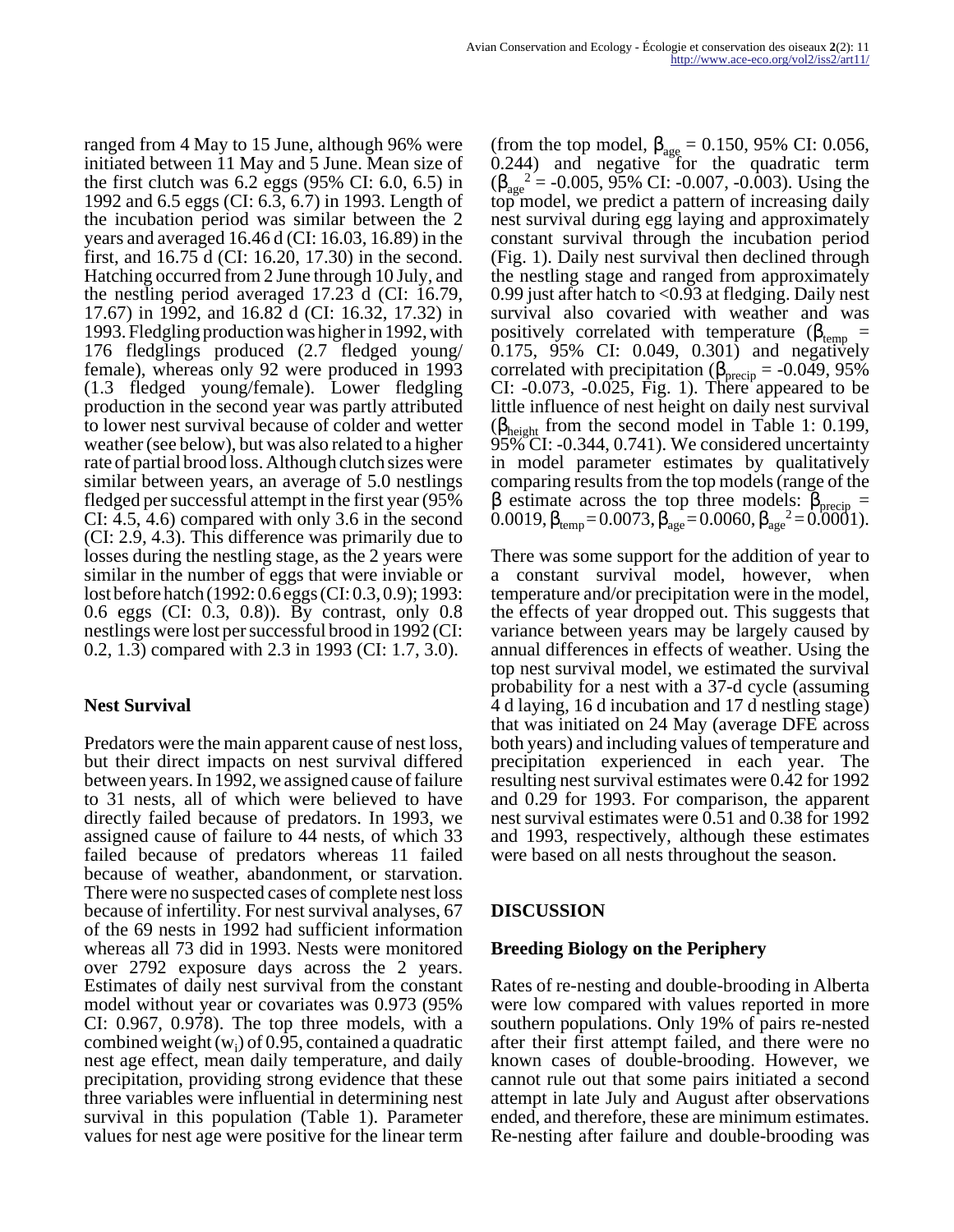**Table 1.** Summary of model selection results for nest survival of Loggerhead Shrikes in southeastern Alberta in 1992 and 1993. Analyses were performed using program MARK and models are ranked by ascending Akaike's Information Criterion for small samples (AICc). ∆AICc is the change in AICc between that model and the best fitting model,  $w_i$  is model weight (a measure of the relative likelihood of each model) and k is the number of model parameters. Deviance is the difference in the -2\*log-likelihood between that model and the saturated model. Nest age refers to the linear age model, whereas nest age2 refers to the quadratic model. Models without nest age assume constant survival across the nest cycle.

| Model                                                                     | AICc   | $\Delta\text{AICc}$ | $W_i$ | $\mathbf k$    | Deviance |
|---------------------------------------------------------------------------|--------|---------------------|-------|----------------|----------|
| $S_{\text{Nest age2} + \text{Precip} + \text{Temp}}$                      | 451.99 | 0.00                | 0.499 | 5              | 441.97   |
| $S_{\text{Nest age2} + \text{Precip} + \text{Temp} + \text{Nest height}}$ | 453.47 | 1.48                | 0.238 | 6              | 441.44   |
| $S_{\text{Nest age2} + \text{Precip} + \text{Temp} + \text{Year}}$        | 453.67 | 1.68                | 0.215 | $\sqrt{6}$     | 441.64   |
| $S_{\text{Nest age2} + \text{Precip}}$                                    | 457.27 | 5.29                | 0.036 | $\overline{4}$ | 449.26   |
| $S_{\text{Nest age2} + \text{Temp}}$                                      | 459.61 | 7.62                | 0.011 | $\overline{4}$ | 451.59   |
| $S_{\text{Nest age} + \text{Precip} + \text{Temp}}$                       | 465.66 | 13.67               | 0.001 | 4              | 457.65   |
| $S_{\text{Nest age2}}$                                                    | 465.71 | 13.72               | 0.001 | 3              | 459.70   |
| $S_{\text{Nest age} + \text{Precip} + \text{Temp} + \text{Year}}$         | 467.66 | 15.67               | 0.000 | 5              | 457.64   |
| $S_{\text{Precip} + \text{Temp}}$                                         | 473.43 | 21.44               | 0.000 | $\mathfrak{Z}$ | 467.42   |
| $S_{\text{Precip}}$                                                       | 473.66 | 21.67               | 0.000 | $\overline{2}$ | 469.66   |
| $S_{\text{Precip} + \text{Year}}$                                         | 474.75 | 22.76               | 0.000 | 3              | 468.74   |
| $S_{\text{Precip} + \text{Temp} + \text{Year}}$                           | 475.15 | 23.16               | 0.000 | $\overline{4}$ | 467.13   |
| $S_{\text{ Nest age}}$                                                    | 475.65 | 23.66               | 0.000 | $\overline{2}$ | 471.65   |
| $\mathbf{S}_{\text{Temp}}$                                                | 477.86 | 25.88               | 0.000 | $\overline{2}$ | 473.86   |
| $S_{Year}$                                                                | 477.87 | 25.89               | 0.000 | $\sqrt{2}$     | 473.87   |
| $S_{\text{Constant}}$                                                     | 477.90 | 25.91               | 0.000 | $\mathbf{1}$   | 475.90   |
| $S_{Temp + Year}$                                                         | 478.68 | 26.69               | 0.000 | 3              | 472.67   |

more common for breeding shrikes in Florida (Yosef 2001), Virginia (Luukkonen 1987), and Missouri (Kridelbaugh 1983). Such variation among sites is likely related to differences in phenology across latitudes, which would influence breeding season length and the frequency of multiple attempts. For resident shrikes in Florida, breeding takes place from January through June, whereas for migrant shrikes in Alberta, the season

is restricted to May through July. Other southern populations also have an earlier onset of breeding than observed in our study (Esely and Bollinger 2001, Boal et al. 2003). Although latitudinal effects on phenology are almost certainly important, other factors such as habitat quality may also influence the number of attempts (Nagy and Holmes 2005). Studies in Oregon, where latitude is more similar to our site, found re-nesting rates of 34% and double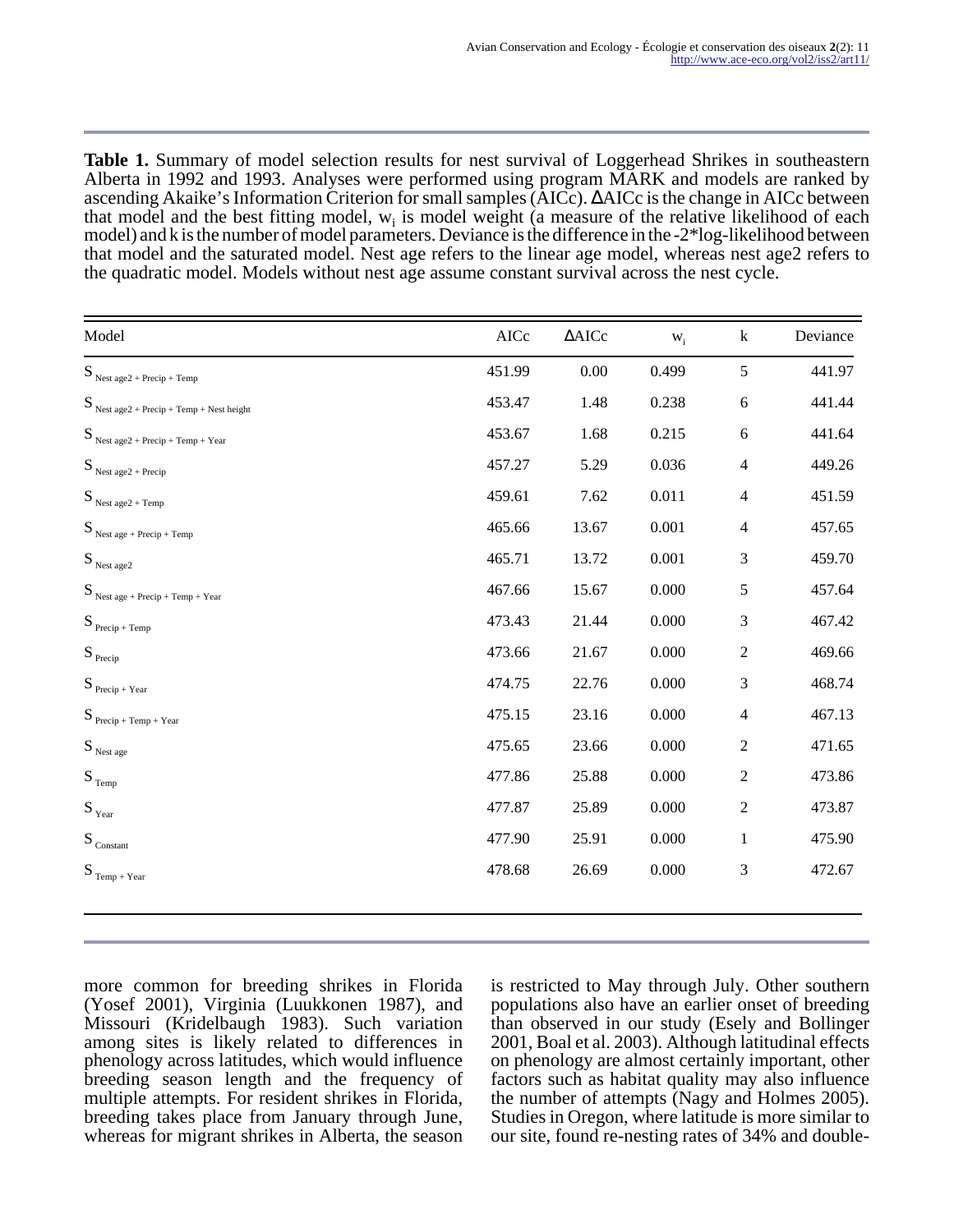**Fig. 1.** Change in daily nest survival across the 37-d nest cycle for Loggerhead Shrikes in southeastern Alberta. Values were generated using estimates from the top model (Table 1) and include predicted daily nest survival rates when daily temperature averages 12 and 15°C, and, when precipitation averages 1 and 4 mm per day. Stages of a typical nest cycle include laying (days 1–5), incubation (days 5–20) and nestling (days 21–37).



brooding on 27% of territories (Humple and Holmes 2006).

Annual reproductive output is often positively related to the number of nesting attempts (Wilson and Arcese 2003) and thus for populations on the northern periphery, a short breeding season with reduced re-nesting will likely lower annual reproductive output (e.g., Nagy and Holmes 2004). Across 2 years, mean fledglings per female and fledglings per clutch at our site was 2.0 and 1.8, respectively. Productivity was also low in Manitoba at 0.9 young fledged per clutch (De Smet 1993), whereas further south, rates (fledged young/clutch) averaged 4.1 in southern Ontario (Chabot et al. 2001), 3.3 in Missouri (Esely and Bollinger 2001), 2.3 in Arizona (Boal et al. 2003), and 3.6 in Colorado (Porter et al. 1975). Tyler (1992) observed low rates in Oklahoma, with only 1.33 fledglings/clutch. In Oregon, pairs averaged 3.11 fledglings per territory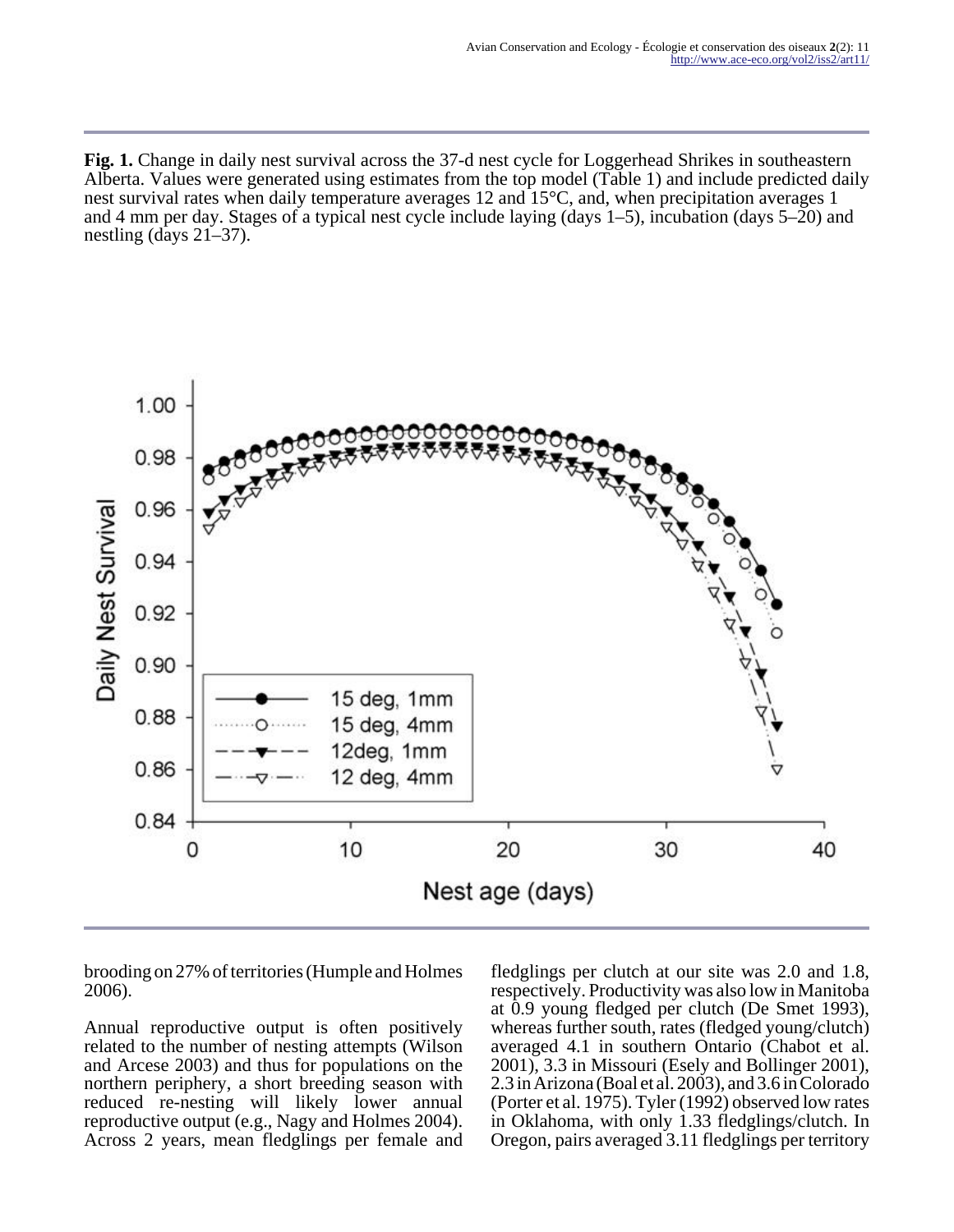(Humple and Holmes 2006), and some of the highest rates were observed in Florida, where shrikes averaged 5.1 fledglings per pair over a 3-year study (Yosef 2001, see Yosef 1996 for other studies).

Clutch sizes for Loggerhead Shrikes increase with latitude, and tend to be larger in western populations (Yosef 1996). In our study, clutch sizes averaged 6.2 and 6.5 over the 2 years. Estimates from other populations include 3.8 in Florida (Yosef 1994), 5.6 in Missouri (Esely and Bollinger 2001), 5.8 in Oklahoma (Tyler 1992), 6.1 in Manitoba (De Smet 1993), and 4.9 and 5.6 across 2 years in southern Ontario (Chabot et al. 2001; see appendix in Yosef 1996 for other studies). There was less variation across latitudes in the average incubation and nestling periods, although our estimates for the latter are slightly shorter than values reported from more southern locations (Yosef 1996).

#### **Influence of Weather on Daily Nest Survival and Partial Brood Loss**

Nest survival estimates based on program MARK were 0.42 and 0.29 for each of the 2 years, whereas apparent survival estimates were 0.51 and 0.38. These values tend to be low compared with other populations (although within the range of observed estimates), where rates of 0.5 to 0.7 are more common (Yosef 1996). Examination of causespecific failure rates indicated that predators appeared to be the primary factor behind nest loss in both years, but losses to weather, abandonment, and starvation were more frequent in 1993. Other studies have also indicated that predation is typically the dominant cause of nest failure in this species (Porter et al. 1975, Yosef 1994, Chabot et al. 2001), although other factors such as weather are often influential (Etterson et al. 2007). Assigning failure due to apparent causes may underestimate nest failure due to weather, abandonment, or starvation because scavengers may remove the contents of nests that fail due to these causes, thus giving the appearance of nest predation (Etterson et al. 2007). Therefore, we consider our estimates of apparent failure due to causes other than nest predation to be a minimum rate. For many songbird species, temporal and spatial variation in predator abundance can have marked effects on songbird reproductive success (Arcese and Smith 1999, Wilson and Arcese 2006). Likely predators in the study area include American Crows (*Corvus brachyrhynchos*), Black-billed Magpies (*Pica*

*hudsonia*), bullsnakes (*Pituophis catenifer*), and long-tailed weasels (*Mustela frenata*), and several species of raptors may take nesting females or foraging adults. Sargeant et al. (1993) examined abundance of waterfowl nest predators across the prairie region and found that avian species were relatively abundant in southern Alberta, whereas mammalian species were less so. This region appears to have lower predator diversity compared with the southern United States (Yosef 1994), but estimates of abundance for all species would be needed for direct comparison across sites.

Although predators were the ultimate cause of failure for most nests, daily nest survival rates were lower during cool, wet weather. These effects may have included some cases where weather was directly responsible for abandonment or nestling mortality. However, weather can also have an indirect impact by affecting the behavior or efficiency of predators (Post et al. 1999). For example, Rufous-crowned Sparrows (*Aimophila ruficeps*) in California have higher nest success during cool, wet weather, which may be due to thermoregulatory constraints on foraging by snakes (Morrison and Bolger 2002). Methods that assign failure to specific causes will not detect cases where weather influenced nest survival through effects on predator behavior. Approaches that examine survival of all nests with weather as a covariate may better capture the overall effects of weather (Dinsmore et al. 2002). In our study area, insect or small mammal prey may be less abundant during rain or cold temperatures, which may force predators to seek out alternative prey such as nesting birds. Lower prey availability for shrikes during these periods may also require parents to spend more time foraging and less time defending the nest. Further studies could examine how temperature and precipitation affect predator activity or the abundance of alternative prey.

Our top model also suggested strong effects of nest age on daily nest survival, which tended to increase from laying to incubation, remained approximately constant through incubation, and then declined through the nestling stage. A similar pattern was found for a Loggerhead Shrike population in Oregon (Nur et al. 2004). Other grassland birds including Lark Buntings (*Calamospiza melanocorys*, Jehle et al. 2004) and Chestnut-collared Longspurs (*Calcarius ornatus*, Lloyd and Martin 2005) have showed declining daily nest survival with nest age. During the nestling period, nests may attract greater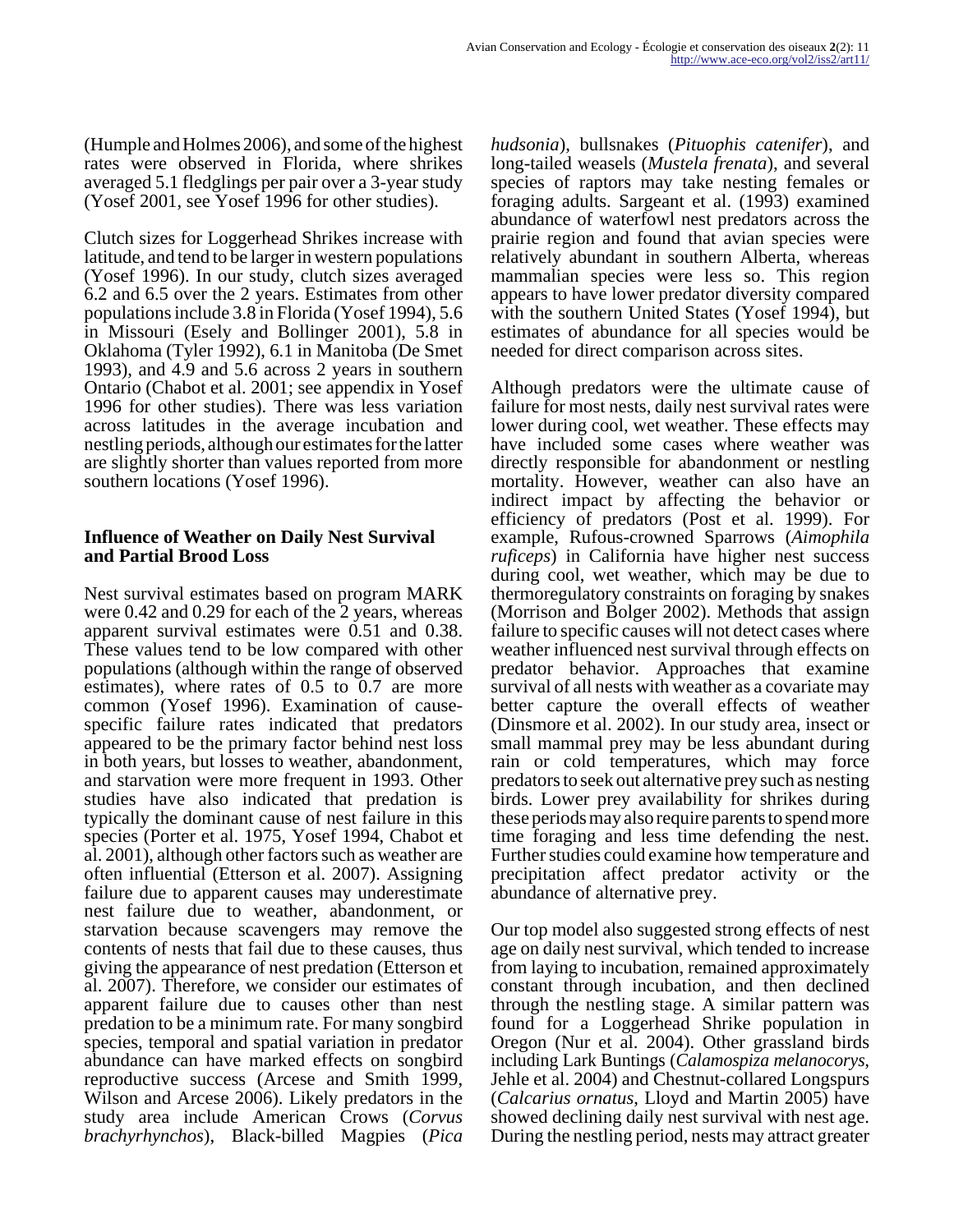attention because of begging chicks and frequent movements to and from the nest by foraging adults (Martin et al. 2000, Jehle et al. 2004). Nestlings may also be more susceptible than eggs to inclement weather (Diehl and Myrcha 1973). Some studies also show that daily nest survival might increase within the nestling period because older chicks are less susceptible to weather or predators (Grant et al. 2005), however, this was not the case in our study. Because of synchrony in the onset of breeding and low re-nest rates, we were unable to separately identify effects of nest age and time of season. Most nests would be in the incubation stages in late May– early June, and the nestling stage in mid- to late June. Therefore it is also possible that declining survival for older nests is actually influenced by a seasonal change in the environment, perhaps changes in predator behavior or the abundance of alternative prey throughout the season.

Partial brood loss was notable during the study, particularly in 1993 when for each successful nest, more than two young on average were lost between hatch and fledging. We suspect this loss was largely due to the effects of weather, either directly or indirectly, on nestling survival because there was little partial egg loss earlier in the season. Changes in food abundance unrelated to fluctuations in weather may also have led to increased partial brood loss. In Japan, mortality of nestling Bull-headed Shrikes (*Lanius bucephalus*) was positively correlated with daily precipitation during a severe weather year (Takagi 2001). This led to a lower overall reproductive output in that year relative to the previous one, similar to our observations. Partial brood loss was also observed for Red-backed Shrikes (*Lanius collurio*) in Poland, but appeared to be driven primarily by variation in food abundance rather than direct effects of weather on chick survival (Golawski 2006, see also Dawson and Bortolotti 2000, Rodriguez and Bustamente 2003).

## **CONCLUSION**

Our results suggest three mechanisms behind lower reproductive success of Loggerhead Shrikes relative to other sites in the range. First, the shorter breeding season restricts the ability to re-nest following failure or to initiate second-broods after a successful first attempt. Second, nest survival is lower, which may be due to the additional direct effects of weather on nest success and a possible

interaction between weather and predators. The mechanism by which weather affects predator behavior in this region would be a useful area for further study. Third, inclement weather appears to lead to greater partial brood loss during the nestling stage. Our results are consistent with the idea that peripheral populations experience more extreme environmental conditions and have lower demographic rates as a result (Maurer and Brown 1989, Mahony et al. 2006). Over the past few decades, there has been an increase in the average amount and frequency of rainfall events during the summer months in the study region (Akinremi et al. 2001). Given our findings, a continuation of this trend may further depress reproductive output and increase the susceptibility of this population to declines, especially if juvenile and/or adult survival are similarly affected. Additional data on survival would be useful to examine these possibilities. Individuals in this population also appear to require larger territories than those in core parts of the range (Collister and Wilson 2007), which, combined with the lower reproductive output, may limit the growth potential for this population and contribute to its recent declines.

*Responses to this article can be read online at: <http://www.ace-eco.org/vol2/iss2/art11/responses/>*

### **Acknowledgments:**

*We thank M. C. Drever, A. G. Wilson, and two anonymous reviewers for helpful comments on an earlier version of this manuscript, and the following individuals for assistance in the field: R. Bjorge, J. P. Collister, R.D. Dickson, R. Edwards, H. Kiliaan, D.R.C. Prescott, D.D. Wicklum, and C. Weiser. For financial assistance, we thank the Calgary Bird Banding Society, Endangered Species Recovery Fund of World Wildlife Fund Canada, Alberta Recreation Parks and Wildlife Foundation, the Canadian Wildlife Service University Research Support Fund, the Faculty of Environmental Design of the University of Calgary (1993 Margaret (Peg) Brown Award in Wildlife Management), and the Natural Sciences and Engineering Research Council.*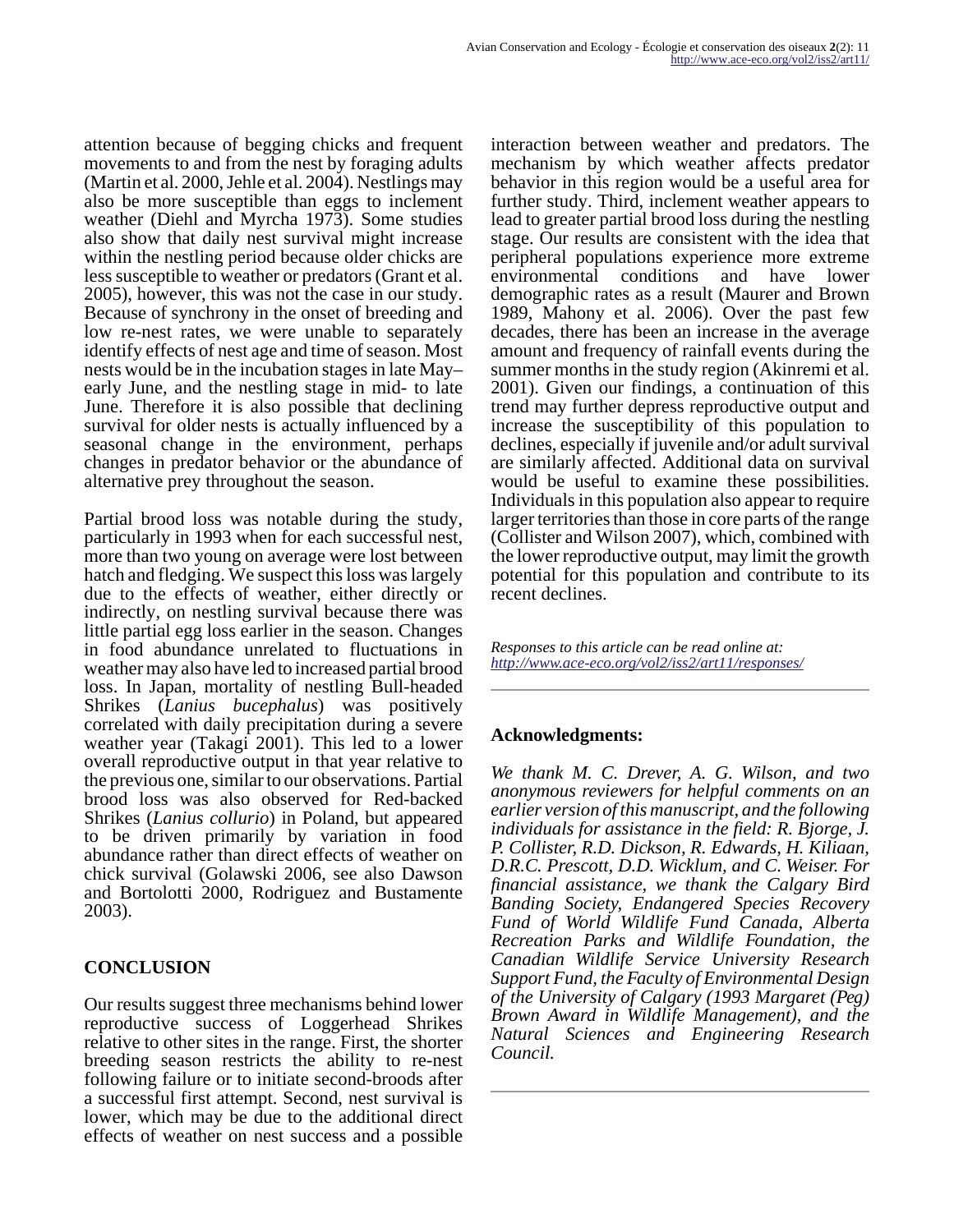#### **LITERATURE CITED**

**Akaike, H.** 1973. Information theory and an extension of the maximum likelihood principle. Pages 276–281 *in* B. N. Petran and F. Csaki, editors. *Second International Symposium on Information Theory.* Budapest, Hungary.

**Akinremi, O. O., S. M. McGinn, and H. W. Cutforth.** 2001. Seasonal and spatial patterns of rainfall trends on the Canadian Prairies. *Journal of Climate* **14**:2177–2182.

**Arcese, P., and J. N. M. Smith.** 1999. Impacts of nest depredation and brood parasitism on the productivity of North American passerines. Pages 2953–2966 *in* N. J. Adams and R. H. Slotow, editors. *Proceedings of the 22nd International Ornithological Congress.* University of Natal, Durban, South Africa.

**Blums, P., J. D. Nichols, J. E. Hines, M. S. Lindberg, and A. Mednis.** 2005. Individual quality, survival variation and patterns of phenotypic selection on body condition and timing of nesting in birds. *Oecologia* **143**:365–376.

**Boal, C. W., T. S. Estabrook, and A. E. Duerr.** 2003. Productivity and breeding habitat of Loggerhead Shrikes in a southwestern urban environment. *Southwest Naturalist* **48**:557–562.

**Burnham, K. P., and D. R. Anderson., editors.** 2002. *Model selection and multimodel inference: a practical information-theoretic approach.* Second edition. Springer-Verlag, New York, New York, USA.

**Chabot, A. A., D. M. Bird, and R. D. Titman.** 2001. Breeding biology and nesting success of Loggerhead Shrikes in Ontario. *Wilson Bulletin* **113**:285–289.

**Collister, D. M.** 1994. *Breeding ecology and habitat preservation of the Loggerhead Shrike in southeastern Alberta.* Environmental Design Master's Degree Project, University of Calgary, Calgary, Alberta, Canada.

**Collister, D. M., and S. Wilson.** 2007. Territory size and foraging habitat of Loggerhead Shrikes (*Lanius ludovicianus excubitorides*) in southeastern Alberta. *Journal of Raptor Research* **41:**130–138.

**Committee on the Status of Endangered Wildlife in Canada [COSEWIC].** 2004. *COSEWIC assessment and update status report on the Loggerhead Shrike* excubitorides *subspecies* Lanius ludovicianus *in Canada.* COSEWIC, Ottawa, Ontario, Canada. [http://www.sararegistry.gc.ca/virt](http://www.sararegistry.gc.ca/virtual_sara/files/cosewic/sr_loggerhead_shrike_e.pdf) [ual\\_sara/files/cosewic/sr\\_loggerhead\\_shrike\\_e.pdf](http://www.sararegistry.gc.ca/virtual_sara/files/cosewic/sr_loggerhead_shrike_e.pdf) . (Last accessed 5 May 2007.)

**Dawson, R. D., and G. R. Bortolotti.** 2000. Reproductive success of American Kestrels: the role of prey abundance and weather. *Condor* **102**:814– 822.

**De Smet, K. D.** 1993. *1993 summary for Loggerhead Shrike in Manitoba.* Manitoba Department of Natural Resources, Wildlife Branch, Endangered Species and Nongame Section, WInnipeg, Manitoba, Canada.

**Diehl, B., and A. Myrcha.** 1973. Bioenergetics of nestling Red-backed Shrikes (*Lanius collurio*). *Condor* **75**:259–264.

**Dinsmore, S. J., G. C. White, and F. L. Knopf.** 2002. Advanced techniques for modeling avian nest survival. *Ecology* **83**:3476–3488.

**Esely, J. D., and E. K. Bollinger.** 2001. Habitat selection and reproductive success of Loggerhead Shrikes in northwest Missouri: a hierarchical approach. *Wilson Bulletin* **113**:290–296.

**Etterson, M. A., L. R. Nagy, and T. R. Robinson.** 2007. Partitioning risk among different causes of nest failure. *Auk* **124**:432–443.

**Golawski, A.** 2006. Impact of weather on partial loss of nestlings in the red-backed shrike *Lanius collurio* in eastern Poland. *Acta Ornithologica* **41**:15–20.

**Grant, T. A., T. L. Schaffer, E. M. Madden, and P. J. Pietz.** 2005. Time specific variation in passerine nest survival: new insights into old questions. *Auk* **122**:661–672.

**Humple, D. L., and A. L. Holmes.** 2006. Effects of a fire on a breeding population of Loggerhead Shrikes in sagebrush steppe habitat. *Journal of Field Ornithology* **77**: 21–28.

**Kridelbaugh, A. L.** 1983. Nesting ecology of the Loggerhead Shrike in central Missouri. *Wilson*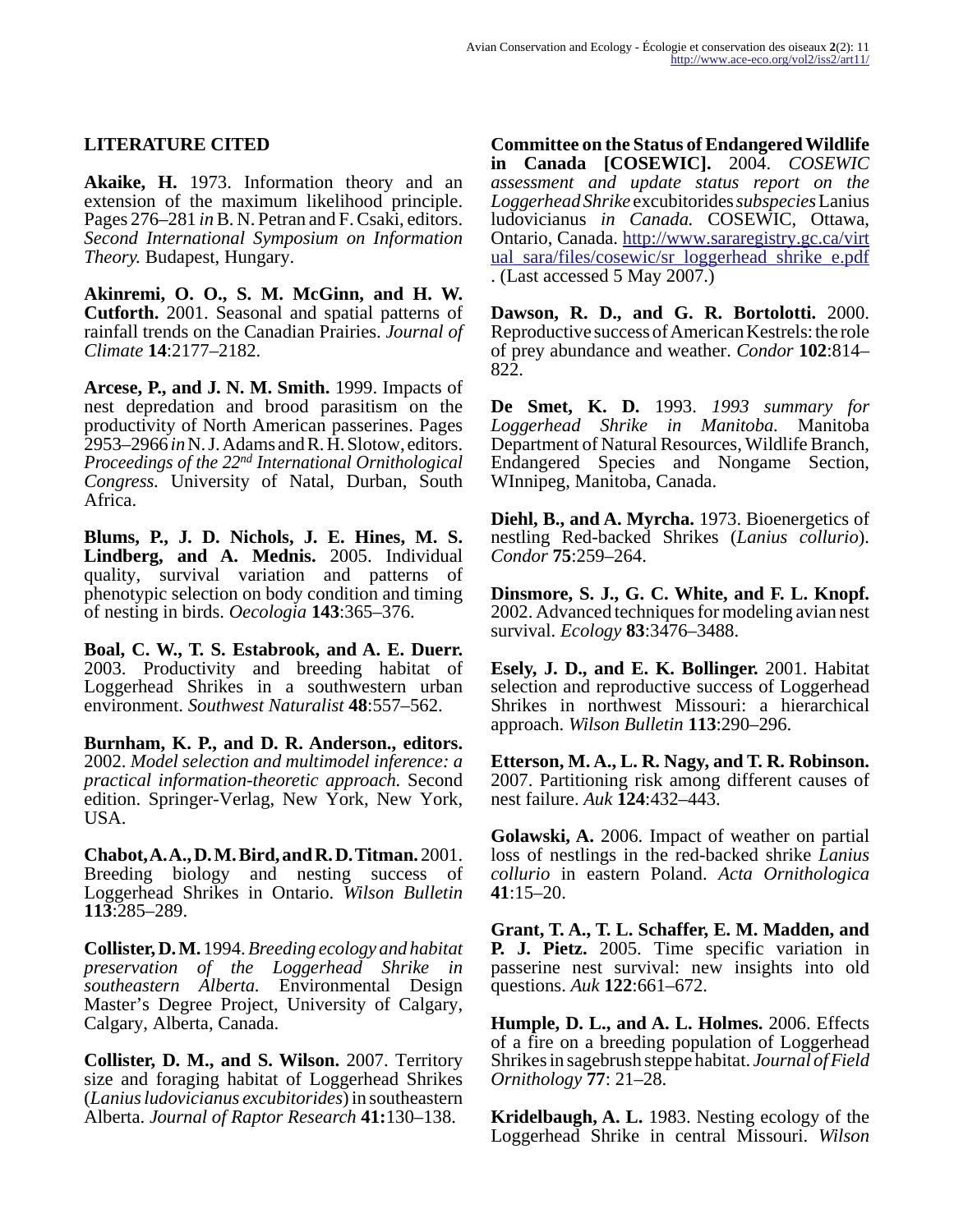*Bulletin* **95**:303–308.

**Jehle, G., A. A. Yackel Adams, J. A. Savidge, and S. K. Skagen.** 2004. Nest survival estimation: a review of alternatives to the Mayfield estimator. *Condor* **106**:472–484.

**Lloyd, J. D., and T. E. Martin.** 2005. Reproductive success of Chestnut-collared Longspurs in native and exotic grassland. *Condor* **107**:363–374.

**Luukkonen, D. R.** 1987. *Status and breeding ecology of the Loggerhead Shrike in Virginia.* Thesis, Virginia Polytechnic Institute and State University, Blacksburg, Virginia, USA.

**Mahony, N. A., P. G. Krannitz, and K. Martin.** 2006. Seasonal fecundity of sagebrush Brewer's Sparrow (*Spizella breweri breweri*) at the northern edge of its breeding range. *Auk* **123**:512–523.

**Martin, T. E., J. Scott, and C. Menges.** 2000. Nest predation increases with parental activity: separating nest site and parental activity effects. *Proceedings of the Royal Society of London Series B* **267**:2287–2293.

**Maurer, B. A., and J. H. Brown.** 1989. Distributional consequences of spatial variation in local demographic processes. *Annales Zoologici Fennici* **26**:121–131.

**Morrison, S. A., and D. T. Bolger.** 2002. Variation in a sparrow's reproductive success with rainfall: food and predator-mediated processes. *Oecologia* **133**:315–324.

**Nagy, L. R., and R. T. Holmes.** 2004. Factors influencing fecundity in migratory songbirds: is nest predation the most important? *Journal of Avian Biology* **35**:487–491.

**———.** 2005. To double-brood or not? Individual variation in the reproductive effort in Blackthroated Blue Warblers (*Dendroica caerulescens*). *Auk* **122**:902–914.

**Nur, N., A. L. Holmes, and G. R. Geupel.** 2004. Use of survival time analysis to analyze nesting success in birds: an example using Loggerhead Shrikes. *Condor* **106**:457–471.

**Parmesan, C., S. Gaines, L. Gonzalez, D. M. Kaufman, J. Kingsolver, A. Townsend-Peterson,** **and R. Sagarin.** 2005. Empirical perspectives on species borders: from traditional biogeography to global change. *Oikos* **108**:58–75.

**Porter, D. K., M. A. Strong, J. B. Giezentanner, and R. A. Ryder.** 1975. Nest ecology, productivity and growth of the Loggerhead Shrike on the shortgrass prairie. *Southwest Naturalist* **19**:429– 436.

**Post, E., R. O. Petersen, N. C. Stenseth, and B. E. McLaren.** 1999. Ecosystem consequences of wolf behavioral response to climate. *Nature* **401**:905–907.

**Preston, K. L., and J. T. Rotenberry.** 2006. The role of food, nest predation and climate in timing of Wrentit reproductive activities. *Condor* **108**:832– 841.

**Ricklefs, R. E.** 1969. An analysis of nesting mortality in birds. *Smithsonian Contributions to Zoology* **9**:1–48.

**Rodríguez, C., and J. Bustamente.** 2003. The effect of weather on Lesser Kestrel breeding success: can climate change explain historical declines. *Journal of Animal Ecology* **72**:793–810.

**Sargeant, A. B., R. J. Greenwood, M. Sovada, and T. Shaffer.** 1993. *Distribution and abundance of predators that affect duck production in the prairie pothole region.* U.S. Fish and Wildlife Service, Resource Publication **194**. U.S. Fish and Wildlife Service, Washington, D.C., USA.

**Sauer, J. R., J. E. Hines, and J. Fallon.** 2004. *The North American Breeding Bird Survey, Results and Analysis, 1966–2003*. Version 6.2.2006. USGS Patuxent Wildlife Research Center, Laurel, MD. (online) URL:<http://www.mbr-pwrc.usgs.gov/bbs/> . (last accessed 5 March 2007.)

**Shaffer, T. L.** 2004. A unified approach to analyzing nest success. *Auk* **121**:526–540.

**Strong, W. L., editor.** 1992. *Ecoregions and ecodistricts of Alberta.* Alberta Forestry, Lands and Wildlife, Edmonton, Alberta.

**Takagi, M.** 2001. Some effects of inclement weather conditions on the survival and condition of bull-headed shrike nestlings. *Ecological Research* **16**:55–63.